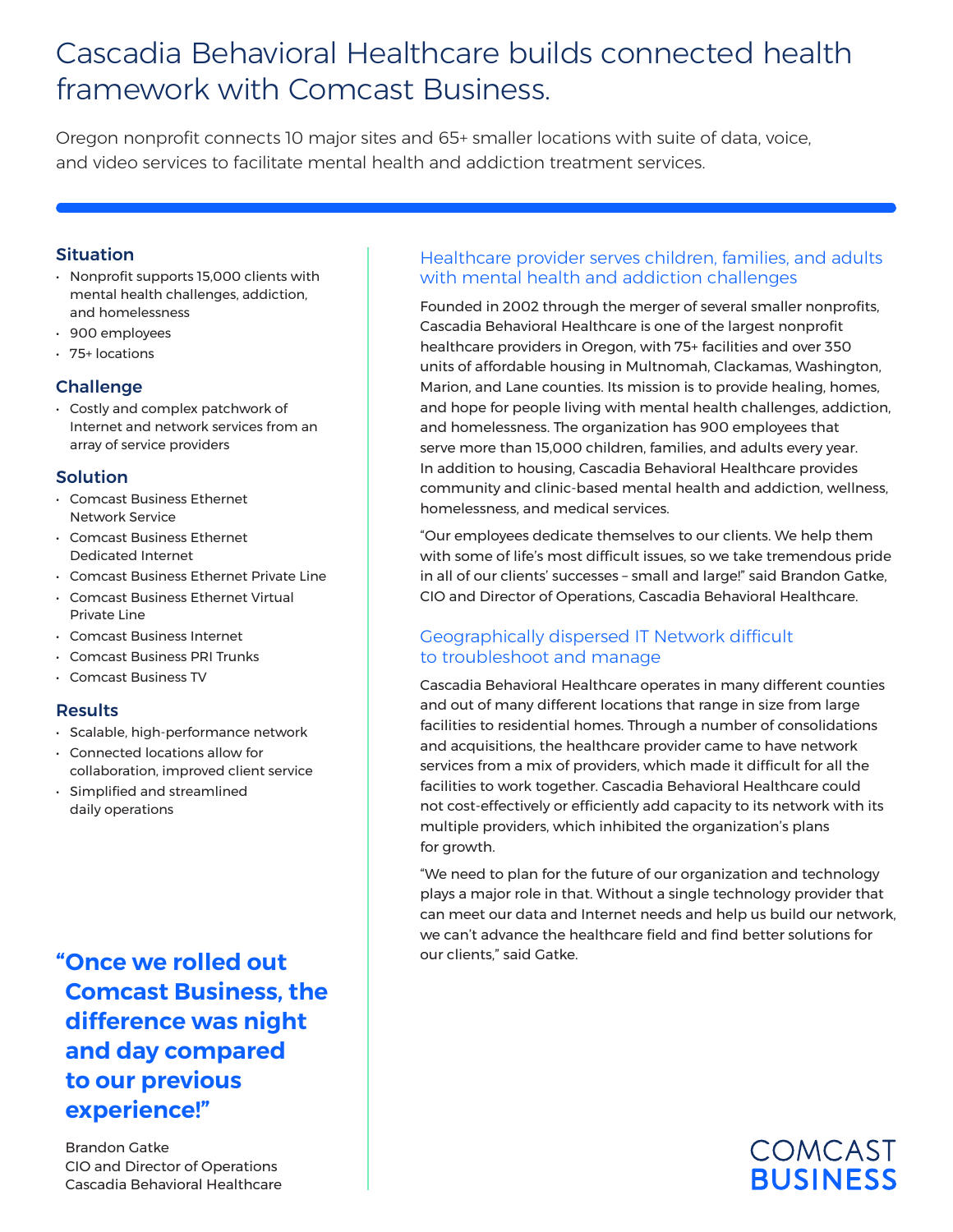As a healthcare provider, Cascadia had to adhere to strict regulatory and compliance information requirements and provide secure, reliable networking when upgrading its systems – which was difficult to manage with an array of network services from different service providers across its distributed enterprise. Additionally, with a patchwork of network services, which included DSL, bonded TI's, and regular business Internet that all connected through an open source VPN solution and were regularly operating at 5 Megabits per second (Mbps), employees were not able to access a shared corporate network. This made it difficult for employees to collaborate and share important client files in a timely fashion.

Added Gatke, "Access to our Electronic Medical Record (EMR) system is vital to our business – it's connected to everything we do, it's how we deliver and maintain care for the people we serve. But with latency issues, a huge portion of our daily operations were greatly impaired."

In addition to the larger facilities, Cascadia Behavioral Healthcare also has 65+ housing sites and smaller facilities that were receiving a mix of voice, television, and up to 15 Mbps Internet services from multiple providers. These services provide Cascadia's clients with entertainment and a way to stay in touch with friends and family, and give staff a way to access important client information and communicate with the larger organization. For both staff and clients, slow services would cause frustration and hinder daily tasks and operations.

"Managing so many different systems was a constant headache for us. We had to deal with countless service level agreements and billing was far from unified. Additionally, using a patchwork of service providers caused daily issues for our employees, which in turn impacted our clients because we couldn't operate in an efficient manner," Gatke said.

The organization wanted to consolidate all of its services under one provider in order to establish a shared, practice-wide network, simplify daily operations, and position itself for future expansion and growth.

#### Cascadia Behavioral Healthcare standardizes on Comcast Business Ethernet Network Services practice-wide

Creating and connecting an expansive Wide Area Network (WAN) that provides the security, reliability, and scalability required of a healthcare agency is a serious effort. Cascadia Behavioral Healthcare interviewed a number of different service providers, but ultimately chose Comcast Business because of the extensive reach of its advanced network, excellent client service, and ability to scale with the organization.

Comcast Business installed an Ethernet Network Service with up to 100 Mbps of capacity to connect the nonprofit's 10 largest sites, as well as a 300 Mbps Ethernet Dedicated Internet (EDI) line to the company's primary data center to facilitate EMR transfers and downloads across the organization. Comcast Business also established a 5 Mbps Ethernet Private Line (EPL) and a 12 Mbps Ethernet Virtual Private Line (EVPL) as a secure route to transfer data between the sites and the main data center in Portland, Oregon. These connections offer scalable capacity for future needs and provide redundancy for the network so that if any location experiences a service issue, it can stay up and running. Comcast Business also installed five PRI Trunks, which run over a dedicated fiber Ethernet circuit, in order to centralize the phone system that was previously unconnected from site to site.